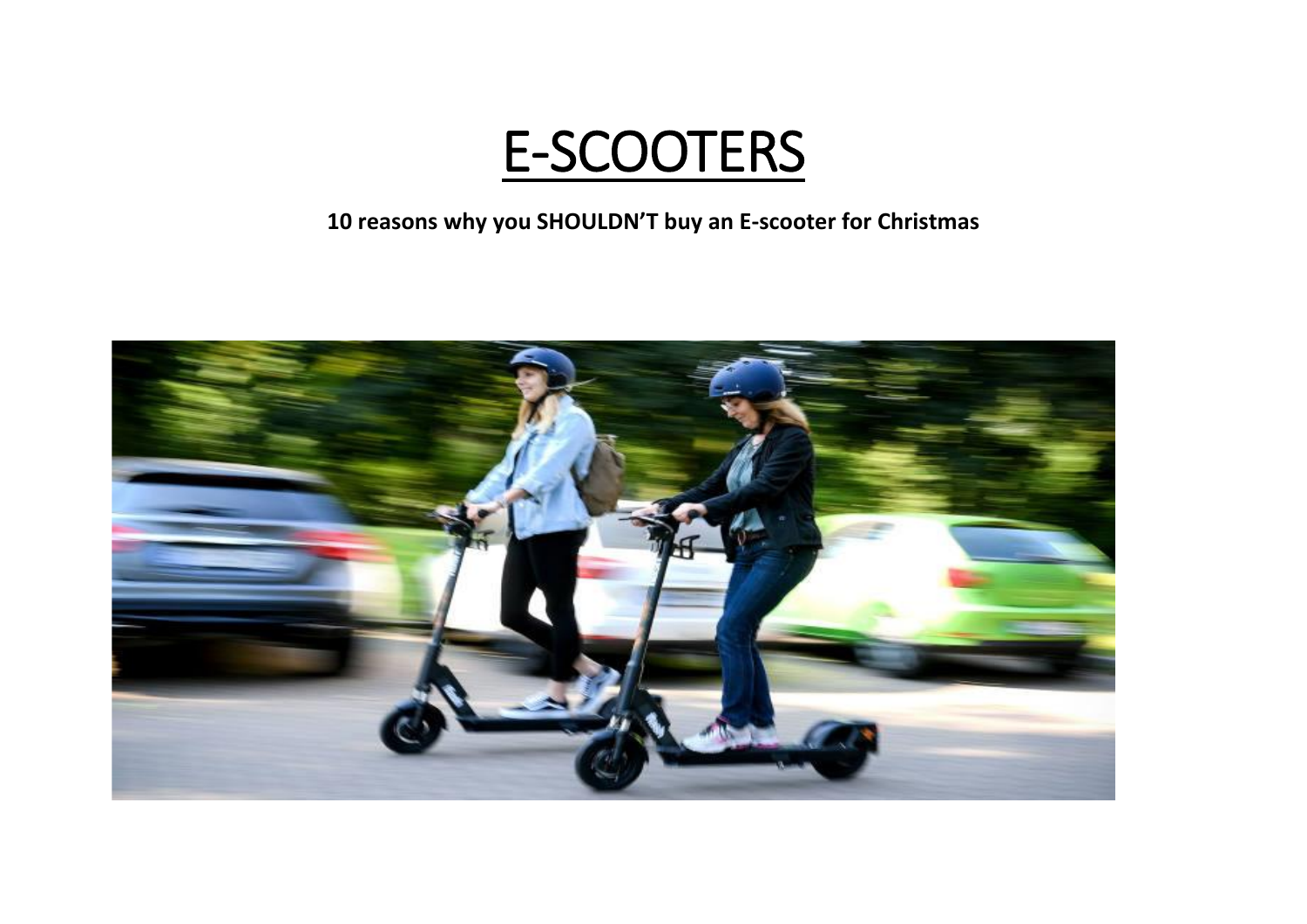Far be it from us to decry the advances of technology, but various reasons are put forward to avoid E-scooters. Let's look at some of the top issues and the reasons behind them in order that you can make an informed decision if you do intend to purchase one for yourself or your children, possibly for Christmas this year.

# **1.They're illegal(ish)**

This is, it must be said, a bit of a blow but you should have been informed of the legalities of use at point of purchase if you have already bought one. Actually, they are not illegal to own, and on private land (with permission of the landowner), you can whiz about to your heart's content – but public use is a very different matter. Her Majesty's Government has classified them as 'powered transporters', thus banning them from pavements and pedestrian areas (Highway Act 1835), footpaths (Road Traffic Act 1988) and cycle lanes (RTA 1988 again).

You could technically ride them on the road, but gov.uk warns that you would then require "*insurance; conformity with technical standards and standards of use; payment of vehicle tax, licensing, and registration; driver testing and licensing; and the use of relevant safety equipment*," which Whitehall gently suggests you might find "very difficult".

For the record, mobility scooters and electric wheelchairs are exempt from these bans, which shows that governments can bend; but as of now, your options are not so much limited as vanishingly rare.

But, what about hire E-scooters? I'll come to that later…..

# **2. They could hurt you**

Whilst the Government trial hire E-scooters are limited to 15.5mph (12mph in Chester City Centre), several models on the market can easily top 40mph or 50mph and one is said to be capable of 75mph! Clearly, this is extremely risky, and not just because crash helmets and body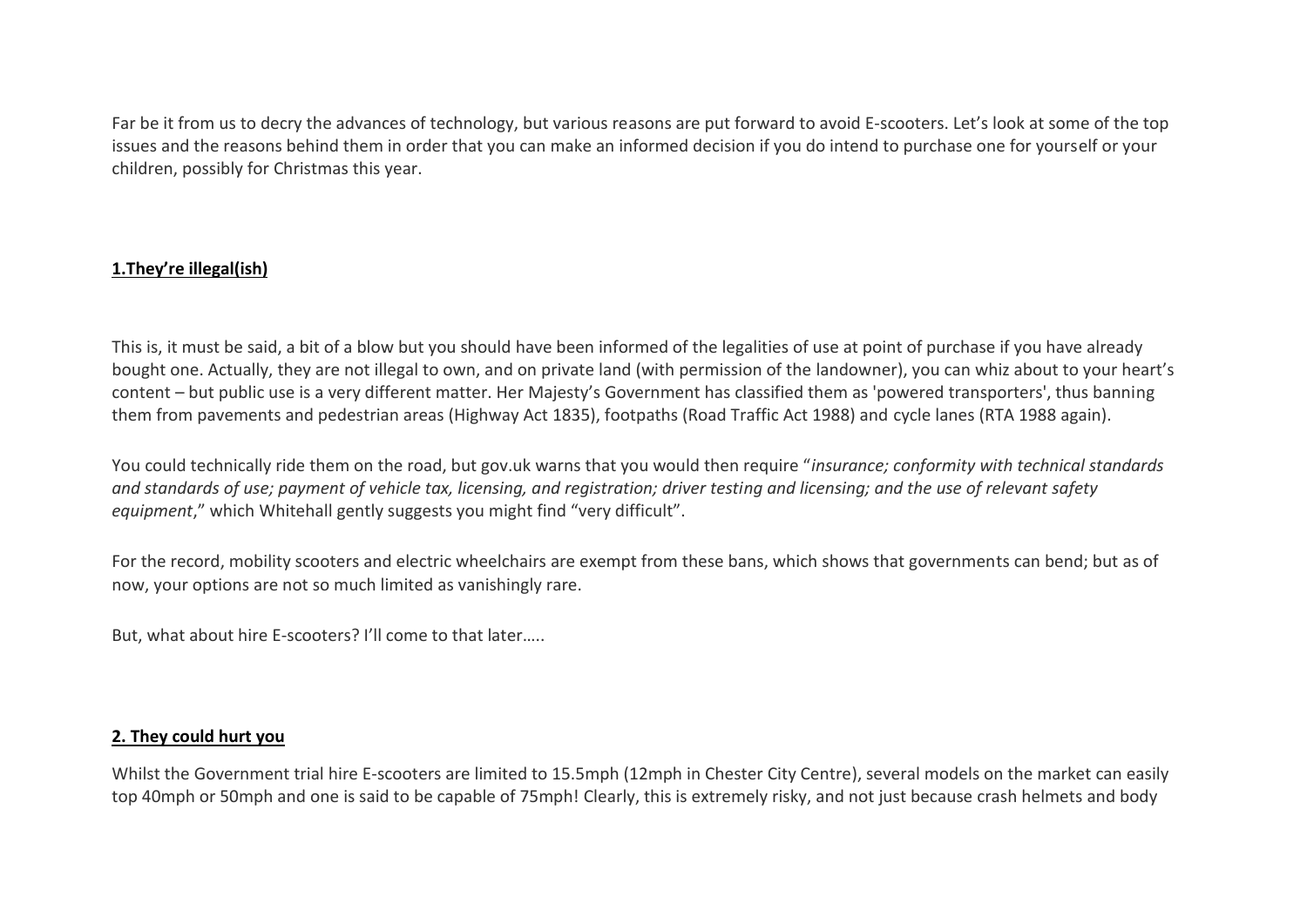protection are optional. A 2019 US study found that 45% of resultant injuries were to the head and 27% "upper extremity fractures" (i.e. broken arms). Coming off at any speed could easily make you an unwanted burden on the NHS. Not a great idea in the current situation.

# **3. The rider (i.e. YOU) could hurt someone else**

Although not the only quiet mode of transport (cyclists can reach a fair speed without much aural warning), E-scooters often surprise pedestrians, including road-crossers, many of whom have consequently found themselves mown down.

At worst, this has led to tragedy. Hire E-scooters have in-built public liability insurance; your private model doesn't.

Some E-scooters are also somewhat lacking in the boring but important areas of visibility such as headlights, indicators and horn – useful for alerting and avoiding others.

# **4. They're for kids, right?**

Motorised scooters have been around for over a century – the Smithsonian Museum cites the 1915 Autoped as "*the true ancestor of the modern motor scooter*" and have always been aimed at adults. However, it cannot be denied that their powerless push-along cousins have found a much wider user-base among the younger age groups, mainly those of primary school age.

E-scooters or PLEVs (Personal Light Electric Vehicles) on the other hand, riders have to be 18 years or over (for hire E-scooters). They must also hold a Provisional or Full Driving License for car/motorcycle/moped, something under 16's will not have.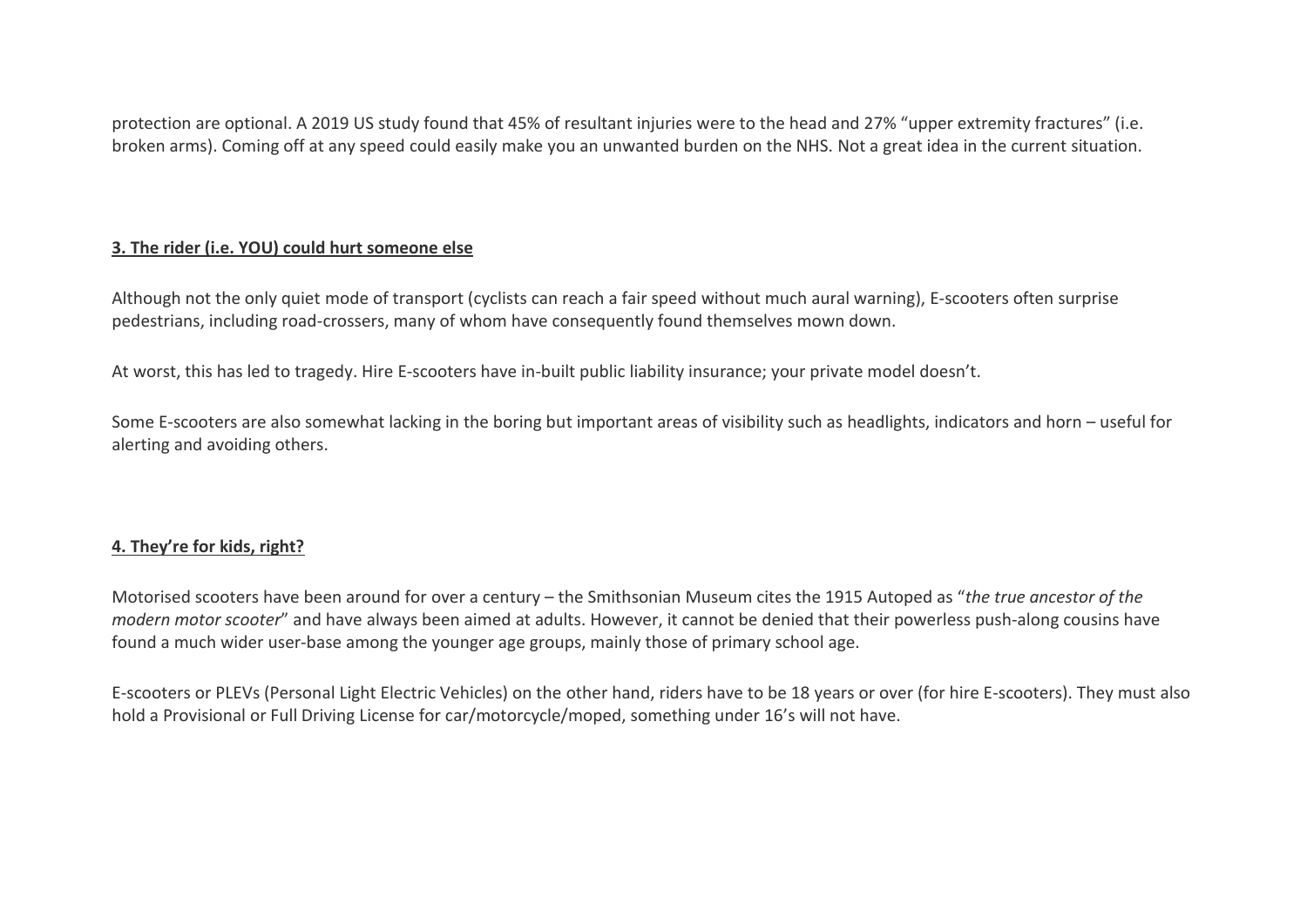#### **5. They're not very secure**

The problem with E-scooters is that their basic shape does not offer an easy route to locking them up. Unlike bikes, there is no frame presenting a thief-proof way to attach the chassis to road furniture, and you cannot get a decently girthed chain through the wheel.

Sadly, what is not very lockable is therefore nickable, and your expensive chariot is thus all the more attractive. Furthermore, most E-scooters do not have a lockable ignition, the more typical starter-button mechanism allows the chancers to pootle off into the sunset. And even if they cannot start it, they might be tempted to senselessly chuck it in the river or canal.

### **6. They're not the best workhorse**

Like the horses that came before them, bicycles can help you carry large loads with the use of panniers on either side, which will distribute the weight.

E-scooters offer no such logistical assistance. You could fill a backpack or rucksack, but the resulting balancing act may be difficult to control. Just as E-scooters are not built for the long commute, they are also unsuited to heavy lifting.

### **7. They might not be all that green**

There is no doubt we have to clean up our act in regards to omissions, and moving over our motive power from fossil fuels to electricity is a big part of that. But is an E-scooter actually that green?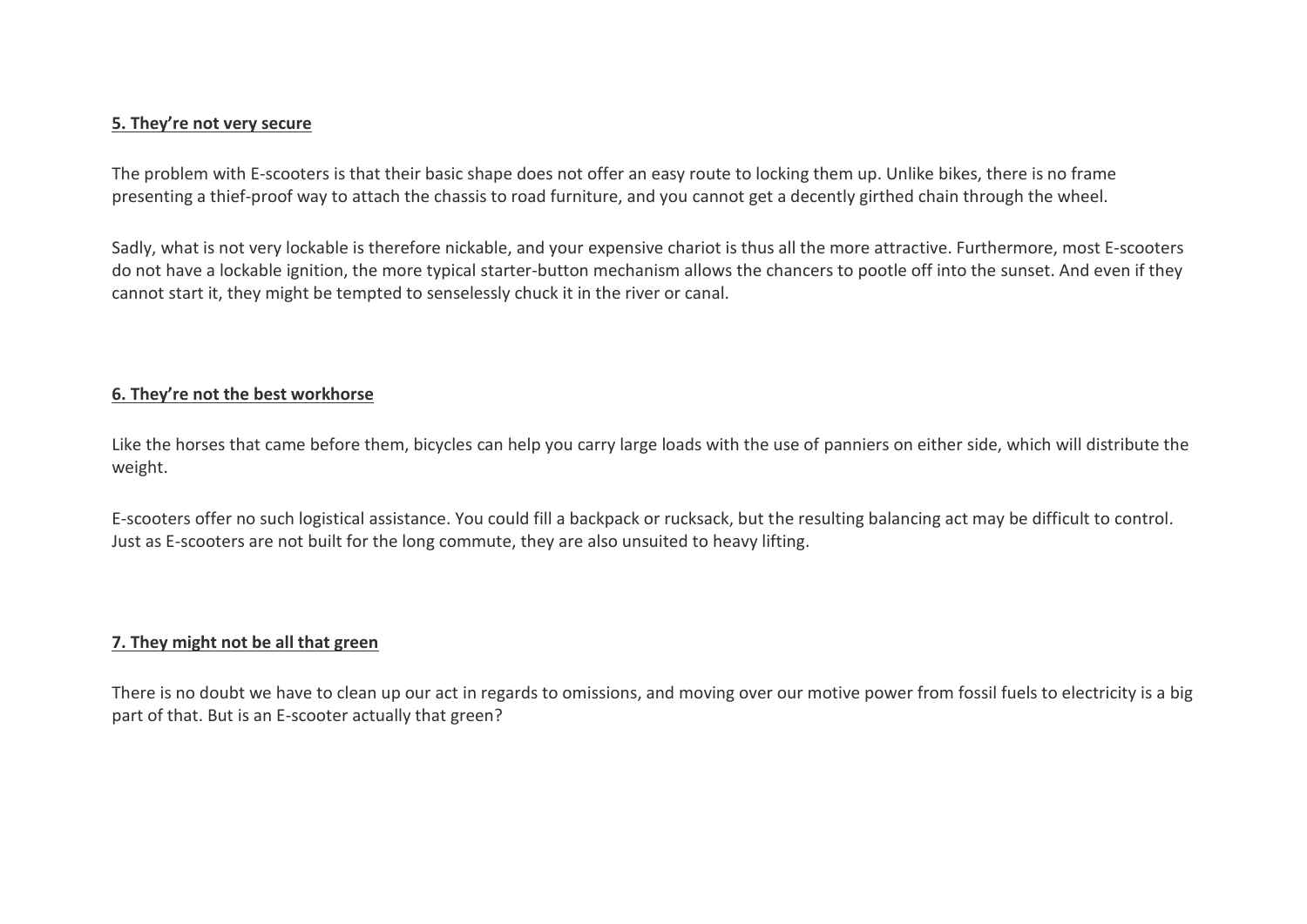True, you won't be pouring petrol in and spewing fumes out, but the electricity that recharges its batteries doesn't fall out of the sky, it still has to be paid for. In addition, what is that battery made of? Usually, it's a lithium ion battery, which is expensive to replace, and what happens when the battery ends its lifecycle?

And talking about the lithium ion batteries, there is a possibility it could burst into flames. This has happened, hundreds of times, according to the US Consumer Product Safety Commission, with many of these incidents available to view on YouTube and TikTok!

# **8. It's you versus the lorries!**

Although as previously stated, private E-scooters are currently illegal, it is possible that the government may at some point relax the law on using them on completion of the current city hire trials. If it does, it is unlikely that the change in law will allow usage on pavements, pedestrian areas, footpaths and cycle lanes as previously mentioned. In short: you ain't going on the pavement or cycle lanes, but you will more than likely be on the road. Do you really fancy your chances against a lorry?

# **9. You may be liable to Police action**

Enforcement is mainly focused on private E-scooters. The most appropriate action for the individual circumstances will be undertaken but could include (but not limited to):

- Fixed Penalty Notice for no insurance: £300 fine and six penalty points and seizure of the vehicle.
- Fixed Penalty Notice for no driving licence: up to £100 fine and three to six penalty points.
- Youth Divert Scheme (16yrs and under only).